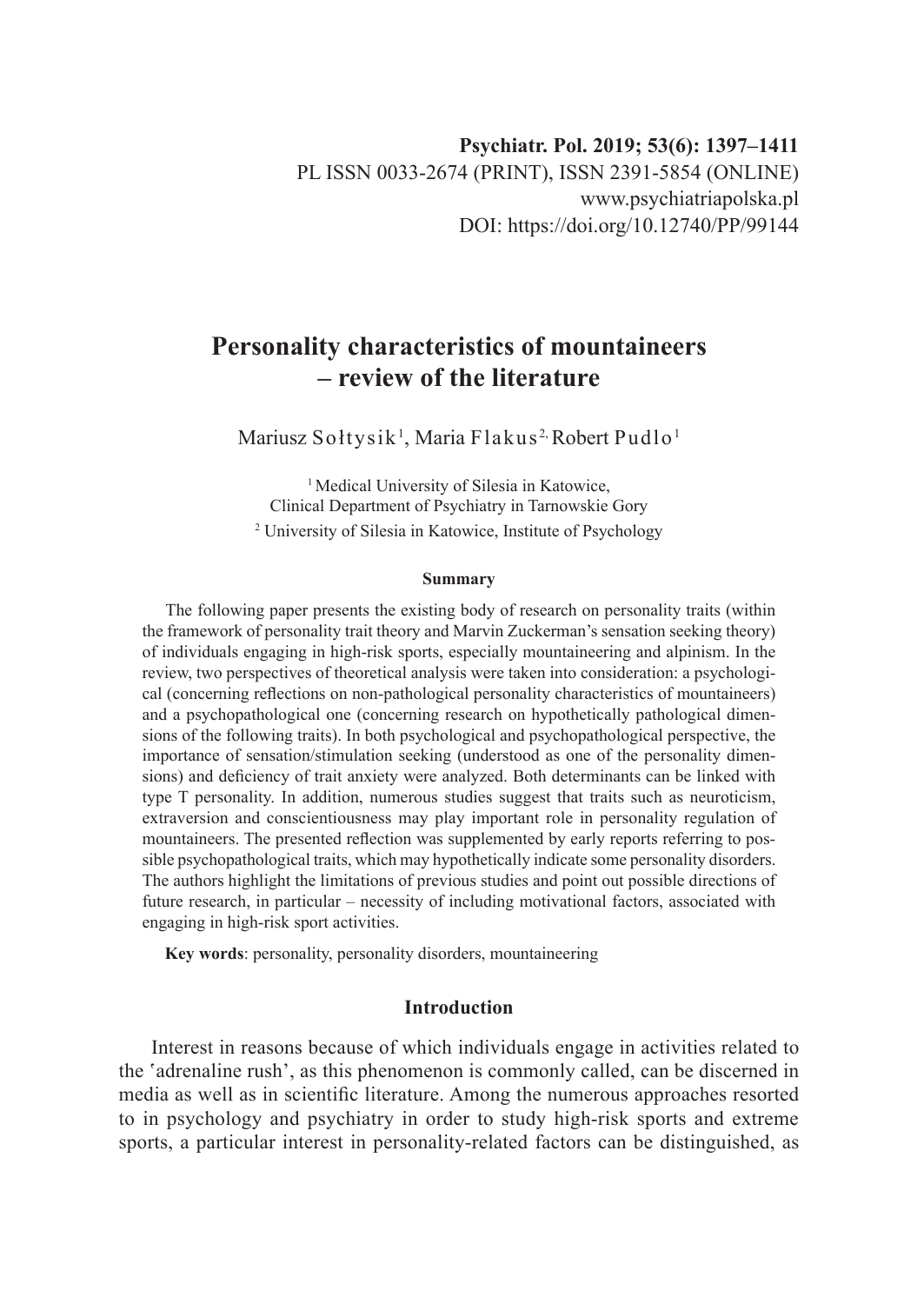they are regarded as an influence on being motivated or predisposed to engage in these activities.

One of the best-known high-risk sports is mountaineering, particularly alpinism and Himalayan mountaineering. Since the 1960s, numerous researchers have pondered the question what drives individuals to this activity and where to look for factors inducing them to take risks associated with climbing the highest peaks – and frequently paying for it with one's health or even life  $[1-3]$ . The mountaineers themselves have thought about this question as well, a fact that becomes apparent in their memoirs and notes [3].

In research, two approaches can be distinguished. The first one focuses on determining personality profiles of individuals who engage in this sport which distinguish them from those who decide in favor of other sports. These differences are quite frequently described as dissimilarities in the prevalence of certain personality traits, and in the majority of cases researchers do not regard them as resulting from psychopathological factors. Therefore, this approach can be described as a psychological perspective. This group of research is dominated by quantitative research. The second direction of research – which is far less frequently resorted to in empirical studies – focuses on the assessment of the severity of psychopathological aspects in mountaineers' personality traits. Studies – mainly qualitative – conducted from this perspective attempt to answer the question whether the group of individuals engaging in mountaineering exhibit psychopathological traits that could potentially be associated with this activity. Because of the strong overtones of a clinical component, this approach can be described as a psychopathological perspective.

## **Aim and method**

This article attempts to provide an outline of personality research (from the psychological and the psychopathological perspectives) pertaining to individuals who engage in high mountain climbing. In order to accomplish that, we reviewed the research papers indexed in two full-text databases: PubMed and EBSCO. During the data collection the following keywords were used: 'mountaineering', 'alpinism', 'personality', 'personality disorder'. At this stage, the search area also included studies with the key word: 'high-risk sports' and 'risk taking'. However, the article cites only those in which part of the study group were climbers. It allowed to collect literature mainly in English, referring to the subject under study. Additionally, in the research review presented below, it was decided to present non-indexed publications in Polish. It was justified by the important scientific significance of these works, as well as the need to take into account the Polish cultural perspective in research on alpinists and mountaineers.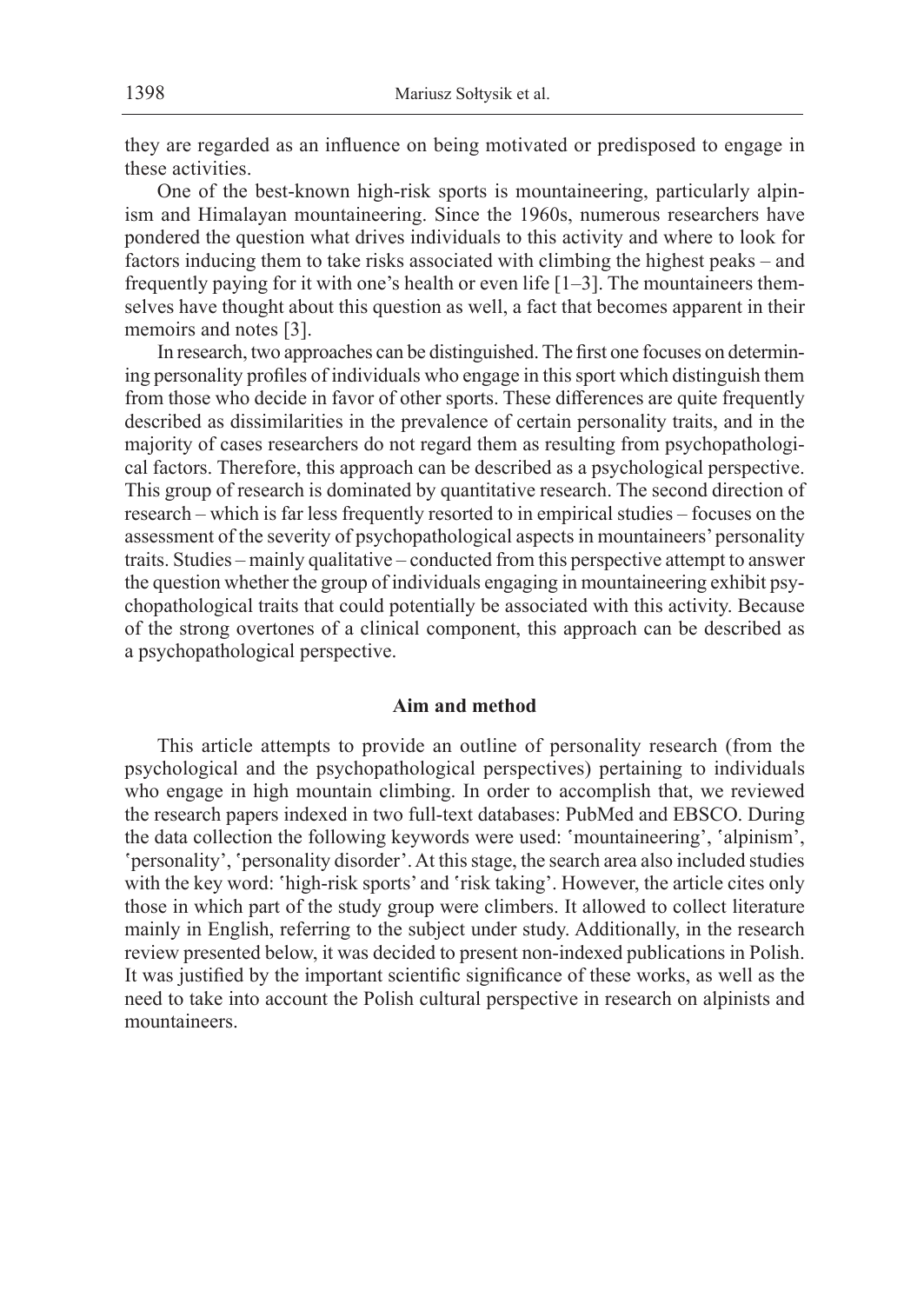## **Personality characteristics of high mountain climbers and mountaineers – a psychological perspective**

Sensation seeking in high mountain climbers

Many studies link engaging in high-risk sports with sensation seeking – a personality construct introduced to psychology by Marvin Zuckerman. The term refers to a need for diverse, intense and complex experiences mirrored by a behavioral tendency toward activities which provide such a level of stimulation. According to Zuckerman, sensation seeking can be understood as a cluster of four components (see Figure 1). [4, 5]



Figure 1. **Components of sensation seeking (own elaboration) [4, 5]**

The theoretical model presented above is reflected in the factor structure of the psychometric tool used to measure sensation seeking, *the Sensation Seeking Scale* (SSS-V). In this tool, we may obtain both general result, reflecting the general need for stimulation, and four detailed dimensions (subscales).

Bearing in mind that sensation seeking is generally regarded as a personality-related dimension, it can be assumed that individuals engaging in high-risk sports exhibit a higher prevalence of this trait than those who prefer more conventional activities. This thesis is corroborated by the results of numerous quantitative studies (in which the SSS-V was used) on individuals engaging in extreme sports, e.g., parachutists, rally drivers, high mountain climbers, and enthusiasts of downhill mountain biking, gliding, and free-diving<sup>1</sup> [6-10].

Studies comparing high mountain climbers and alpinists with selected control groups point to similar differences. A study by Fowler et al. [11] compares high

<sup>1</sup> Free-diving – diving which relies on divers' ability to hold their breath. In contradistinction to traditional diving, this activity's characteristic feature is the lack of scuba gear.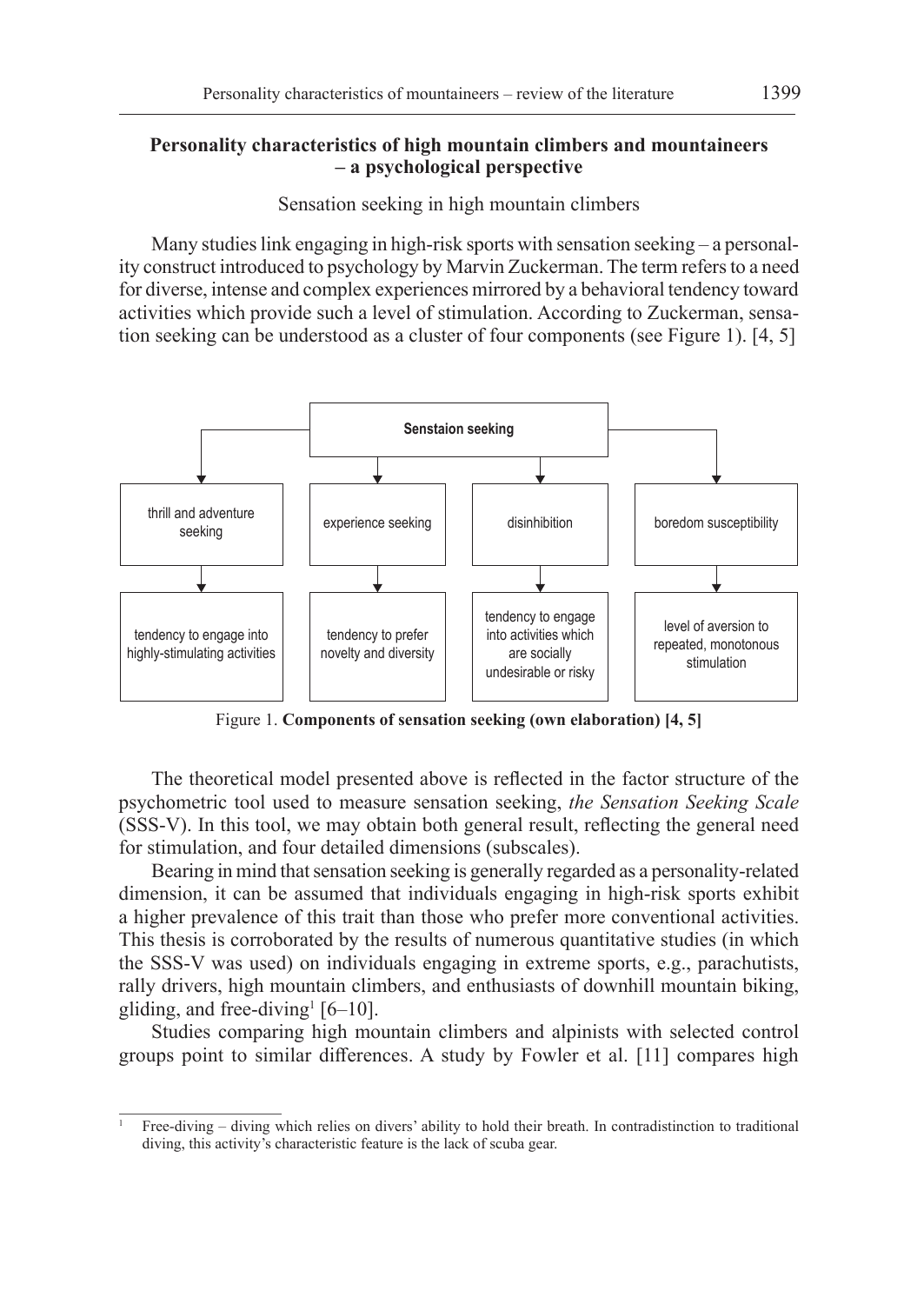mountain climbers and individuals interested in taking up this activity shortly  $(N = 27)$ with a group of students not interested in mountaineering  $(N = 32)$ . The results have demonstrated that the control group exhibited a lower level of sensation seeking (the difference was statistically significant at the level of  $p < 0.05$ ) and a lower score in tendencies toward seeking thrill and adventures (the difference was statistically significant at the level of  $p < 0.001$ ).

Independent studies by Robinson [12], in which data of professional rock climbers ( $N = 30$ ) were compared with normative data ( $N = 377$  for the SS-V and  $N = 253$ for *the Trait Anxiety Inventory*), have shown a higher level of sensation seeking and its two components, thrill and adventure seeking as well as experience seeking, in the study group (both differences were statistically significant at the level of  $p < 0.001$ ). This study has also shown a lower level of trait anxiety (measured using *the Trait Anxiety Inventory* – TAI) in rock climbers (the difference was statistically significant at the level of  $p < 0.01$  [12]. These results look similar to those gathered by Levenson [13] in another study on rock climbers  $(N = 18)$  which has additionally demonstrated a lower level of disinhibition in these climbers than in the general group (the difference was statistically significant at the level of  $p < 0.05$ ).

Interesting results have been obtained by Freixenet [7]. Freixenet's research was conducted among four groups: (1) a Himalaya expedition  $(N=27)$ , (2) mountain climbers and skiers  $(N = 72)$ , (3) subjects engaging in sports not associated with climbing  $(N = 221)$ , and (4) subjects who did not engage in any sports and constituted the control group  $(N = 54)$ . As expected, the control group showed a statistically significant lower level of sensation seeking and components related to it (i.e., thrill and adventure seeking as well as experience seeking) than the other groups. Statistically significant differences were also found between the climbers and the group of individuals who did not engage in risky sports; the former group consistently scored higher in a general tendency toward sensation seeking, thrill and adventure seeking, and experience seeking (all differences were statistically significant at the level of  $p < 0.05$ ) [7].

In the context of these results, an interesting suggestion concerning personalityrelated mechanisms responsible for seeking intensive stimulation, exemplified, e.g., by high mountain climbing, has been brought forward by Gray [1] in the qualitative analysis of mountaineers. He examined experienced alpinists associated under mountaineering organizations ( $N = 28$ ), climbing instructors ( $N = 28$ ), rock climbers ( $N = 39$ ), people interested in mountain sports activities  $(N = 45)$ , and people not interested in climbing  $(N = 11)$ . According to Gray, alpinists exhibit a relatively lower susceptibility to punishment and a concurrent high need for reward. [1] Similar suggestions can also be found in other studies where differences in the avoidance of arousal between groups of people preferring risky and safe sports were observed [14]. Gray also found that leading, experienced, and very successful Himalayan mountaineers exhibit a more conservative and critical attitude and show more tranquility and assertiveness, but also more stubbornness [1].

Although research has rather regularly demonstrated a higher level of sensation seeking (including its two components, i.e., thrill and adventure seeking as well as experience seeking) in high mountain climbers, in a few cases differences with regard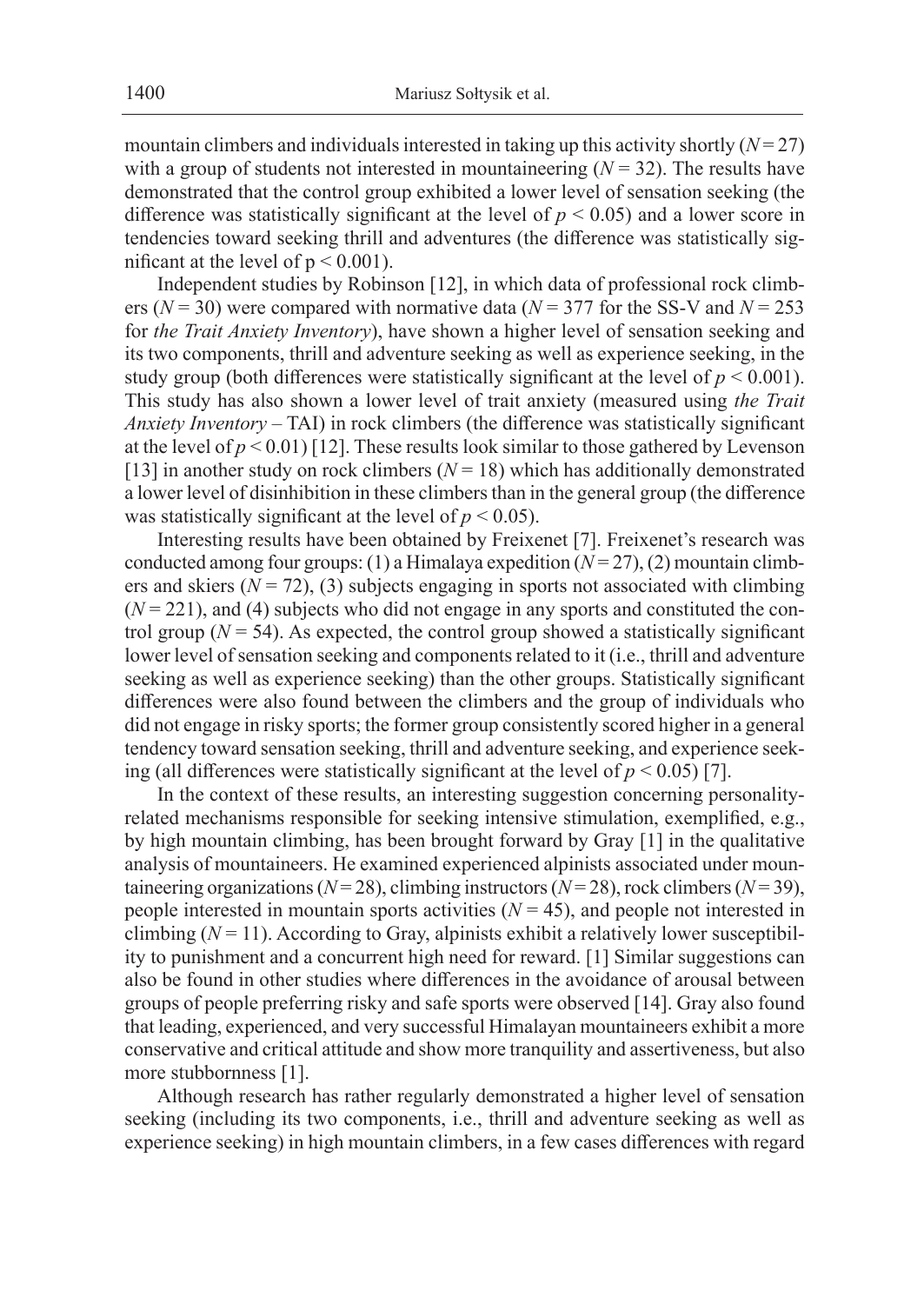to susceptibility to boredom have been reported as well. However, there are certain premises suggesting that this trait might be essential to outlining differences within the rather heterogeneous group of climbers (e.g., with regard to climbing experience and risk-taking). For example, in Breivik's research [10], a comparison between members of a Mount Everest expedition  $(N = 7)$  and professional climbers who did not participated in this expedition  $(N = 38)$  was made. Susceptibility to boredom was the only dimension of sensation seeking where differences between these two groups were found; members of the Everest expedition scored higher in this regard (the difference was statistically significant at the level of  $p < 0.05$ ).

#### Personalities of high mountain climbers in the context of trait theory

Trait theory is another theoretical framework within which personalities of individuals engaging in high-risk sports, including high mountain climbers, are studied [15]. One of the first studies of alpinists' personalities was Lester's qualitative research [16, 17] conducted on members of a Mount Everest expedition  $(N = 17)$ . The study took place before the expedition. The researcher used qualitative methods (psychological interview and observation) and test methods (Rorschach test and Thematic Apperception Test). In this study, such personality traits as nonconformity (understood as a tendency to question existing rules and transgressing limits) and striving for independence and self-sufficiency were found in alpinists' personalities. Moreover, Lester described alpinists as spontaneous and self-assured but at the same time as aloof in relations with other people.

Slightly different conclusions have been drawn in qualitative studies on Italian mountaineers, since a rather low level of self-esteem was pointed at [18]. The study was conducted using analogous research methods as in the Lester's study. This seems at odds with the results previously obtained by Lester [16, 17], as they pointed to a rather high level of self-confidence in alpinists. At the same time, an enhanced level of ambitiousness (understood as the need to achieve and fulfill own ambitions) in the study group was also highlighted by the study's author [18].

Differences in results obtained by Lester [16, 17] and Rossi [18] may be caused by the nature of the sample. In Lester's research, it was a group of climbers who had more experience in climbing in the Himalayas. In Rossi's research, the research group was rather young climbers, presumably with less experience.

Similar discrepancies with regard to individuals engaging in high-risk sports can be found in research within the framework of the Big Five model. The majority of research on individuals engaging in extreme sports shows that traits such as neuroticism, extraversion and conscientiousness can constitute variables serving as predispositions to practicing extreme sports [19–24]. Most of the research carried out in this paradigm uses two tools – the NEO-FFI and the NEO-PI-R personality inventories. They were designed to study: (a) five personality metafactors (also called second-order factors; both the NEO-FFI and the NEO-PI-R provide the possibility to analyze these results) and (b) detailed features (the testing is possible by using the NEO-PI-R test), whose conceptualization is shown in Figure 2.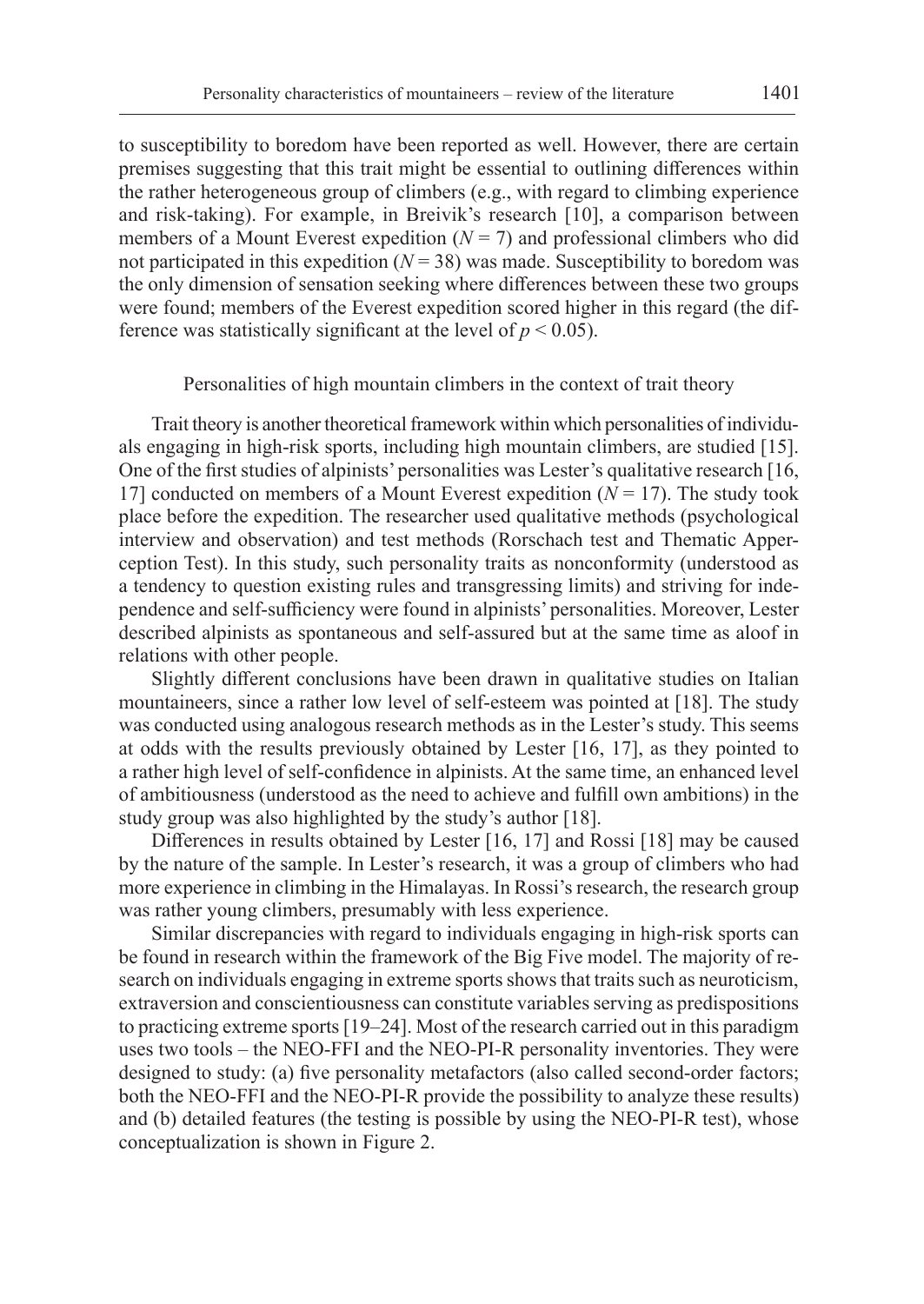However, there are some doubts as to their relationship with engaging in these sports. For example, research conducted by Vollrath et al. [20, 21] has demonstrated that individuals with a higher level of extraversion are more eager to take greater risks



Figure 2. **Personality traits in the Big Five model (own elaboration)**

(these correlations were, however, very low, between 0.11 and 0.12, statistically significant at  $p < 0.01$  and  $p < 0.001$ ). Similar results have been obtained in a meta-analysis by Clarke and Robertson [22]. This seems at odds with results of previous studies in which a lower level of extraversion (specifically, one of its dimensions – positive emotionality) was associated with a higher willingness to take risks (correlation coefficient was  $-0.22$ , statistically significant at  $p < 0.05$  [23, 24].

Castanier et al. [25], in their study conducted on a group of 302 extreme athletes, explain these discrepancies by pointing out that extraversion can fulfill different functions in this relationship. On the one hand, positive affectivity, which often coexists with this trait, can cause extroverts to less frequently engage in risky behavior (in the sense of 'blowing off one's steam' or acting out). On the other hand, extraverts often need a high level of stimulation, which paradoxically could lead them to engage in higher-risk activities [25].

Similar doubts are caused by the nature of the relationship between neuroticism and risk-taking. Some studies point to a positive relation between them, i.e., a higher level of neuroticism is linked to a higher tendency to risky behavior [20, 22]. How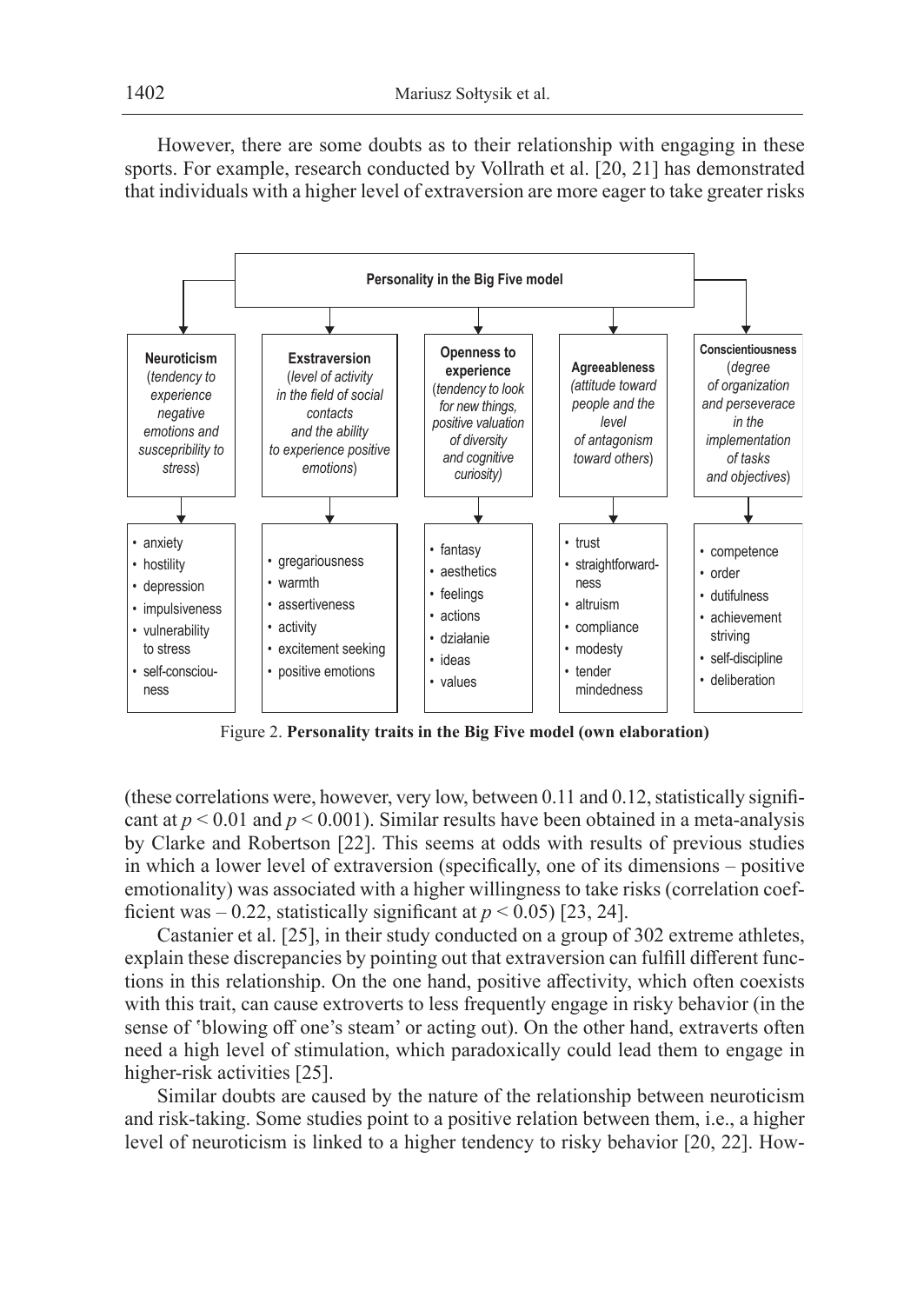ever, in other studies this relation was more complex, and some components of neuroticism were negatively linked to risk-taking. For instance, in studies by Sleasman, a lower level of depressiveness was linked to a higher tendency to take risks [26]. This demonstrates that regardless of the fact how many neuroticism-related traits may be conducible to seeking risky behavior, e.g., to lower tension or distress, some more detailed characteristics can constitute factors linked to lowering the tendency toward the above-mentioned forms of behavior [25, 27].

The least questionable is the relationship between conscientiousness and risktaking. In the majority of studies, a higher level of the former trait has been associated with a lower tendency to engage in risky behavior [20–22].

## Typology of people taking risks in the context of the personality traits of the Big Five

In the context of the research results depicted above, Castanier et al. [25] posits that a typology of certain personality traits can be created in order to determine which combination of traits such as extraversion, neuroticism and conscientiousness could predispose individuals to engage in more or less risky behavior. In a study on 302 males engaging in high-risk sports (downhill, high mountain climbing, high mountain skiing, paragliding, and parachuting), Castanier et al. have demonstrated that individuals who more frequently take risks are characterized by a lower level of conscientiousness, a high level of extraversion and/or by a high level of neuroticism (an impulsive, hedonistic and insecure type). On the other hand, individuals who less often engage in risky behavior have been described as characterized by a high level of conscientiousness and a low or high level of extraversion (a skeptical, subjective and entrepreneurial type). Individuals with such a personality constellation less frequently engaged in high-risk activities and reported less injuries and accidents. The classification of personality types and their characteristics has been presented in Table 1 [25].

Researchers have explained these results in the context of specific functions fulfilled by certain personality traits. Taking risks by individuals with an impulsive personality type can be explained by sensation seeking and a lack of the ability to delay gratification. This results in seeking forms of behavior which grant immediate pleasure and neglecting potential future consequences and risks associated with them. At the same time, seeking highly-stimulating, risky activities can also constitute an escape from difficulties experienced in life. In this case, gradually increasing stimuli (i.e., deciding to take increasingly more risk) in order to feel relief and enhanced well-being can constitute potentially addictive behavior and become the only way to achieve gratification and affect regulation [25].

Orientation toward experiencing positive emotions can also be observed in individuals with a hedonistic personality type, however, in this case, the emphasis is rather to be put on seeking positive emotions instead of – as in the case of impulsive types – on escaping from negative affects. Thus, hedonists are inclined to seek intensive levels of stimulation in order to fulfill their desires which are mostly linked to preferring more stimulation [25].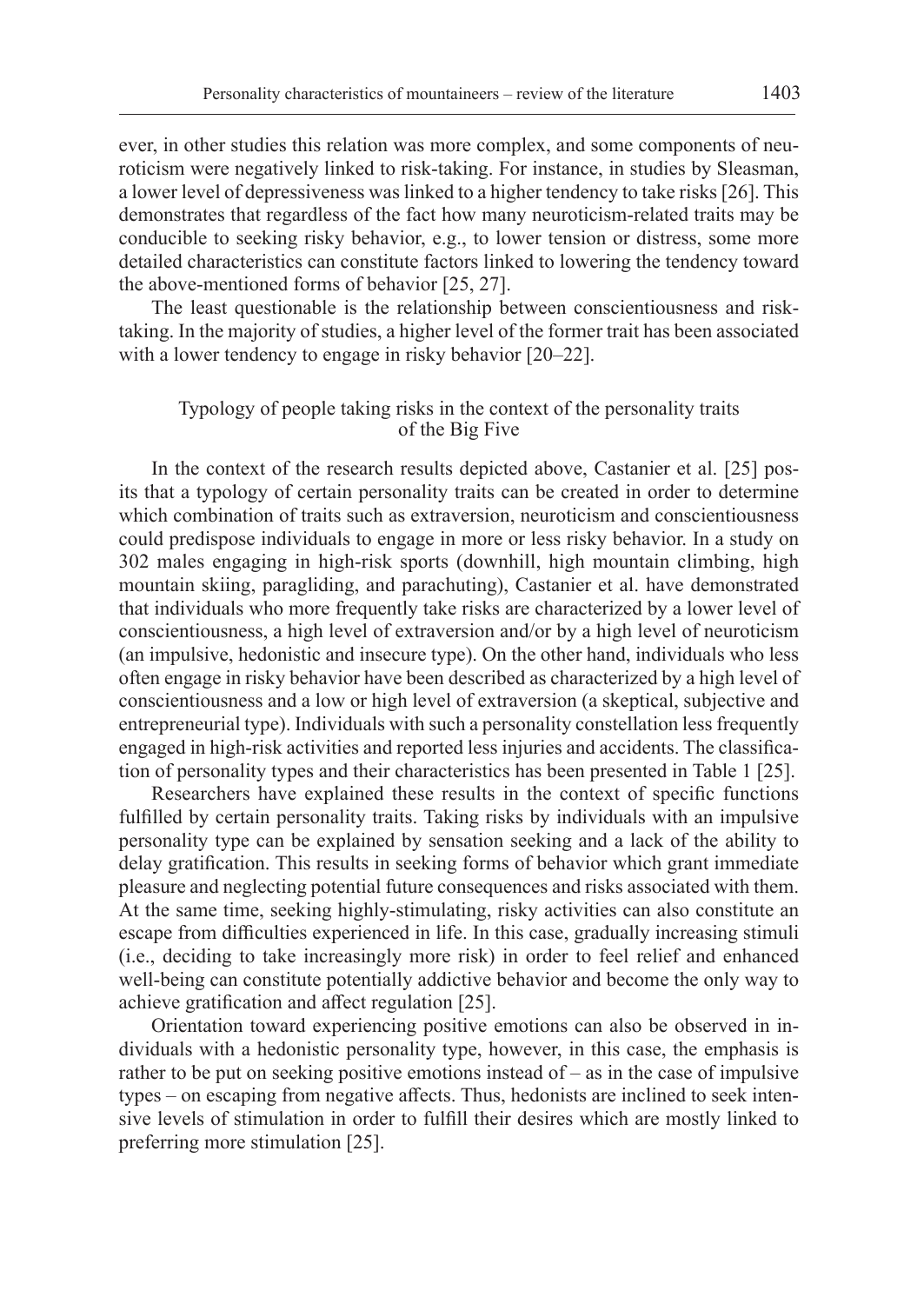The origin of risk-seeking in individuals with an insecure personality type, characterized by high neuroticism, a low level of extraversion and conscientiousness, seems less clear. Presumably, it can be attributed to interpersonal restraints and a high level of negative emotionality, a characteristic feature of this combination of traits [25].

| Type            | Neuroticism | Extraversion | Conscientiousness | Risk-taking |
|-----------------|-------------|--------------|-------------------|-------------|
| Impulsive       | high        | high         | low               |             |
| Hedonistic      | low         | high         | low               | high        |
| Insecure        | high        | low          | low               |             |
| Skeptical       | low         | low          | high              |             |
| Subjective      | high        | low          | high              | low         |
| Entrepreneurial | low         | high         | high              |             |

Table 1. **A typology of individuals who do/do not take risks in extreme sports [25]**

## **A personality-related characteristic of high mountain climbers and alpinist – a psychopathological perspective**

Type T personality

Taking into consideration the combinations of different traits, predominantly with regard to sensation seeking and impulsiveness, the term Type T personality has been defined and introduced. It is characterized by a need for diverse, intensive and complex experiences as well as by a tendency to engage in behavior providing a high level of stimulation [28]. Traits associated with a Type T personality can have positive (e.g., enthusiasm when taking recreational risk) as well as negative (e.g., socially unaccepted behavior) consequences for the individual [28, 29].

#### Personality profiles of high mountain climbers

Zdzisław Ryn's qualitative research seems relevant in the psychopathological context. Ryn conducted a study on 20 male alpinists who temporarily stayed at approx. 7,000 m a.s.l. and 10 female alpinists who climbed above 4,000 m a.s.l. The psychiatric interview was accompanied by the 16PF Cattell's Questionnaire. Ryn distinguished two personality profiles of the alpinists.

The first one, a schizoid-psychasthenic profile (the most common one), was characterized by interpersonal withdrawal exemplified by a lack of need for contact with other people, mysteriousness, aloofness, avoiding interpersonal contacts, eccentricity, and unconventionality. The study subjects showed emotional sensitivity as well as difficulties with keeping discipline and conforming to societal norms. This, in turn, was associated with dysphoria, aggression in situations when other individuals were being perceived as intrusive, and difficulties in showing emotions, which resulted in a tendency to indulge in fantasies and daydreaming.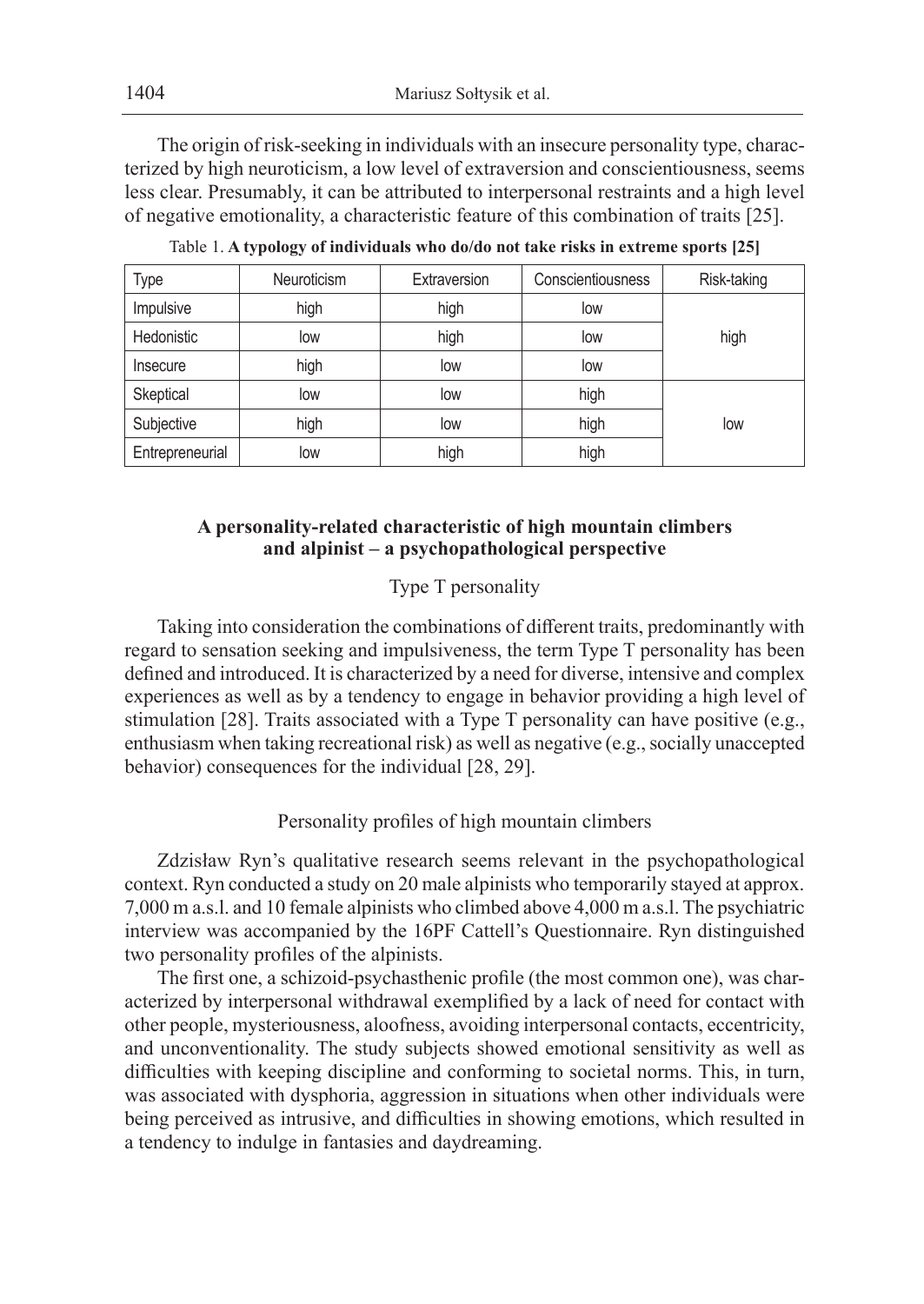The second profile (asthenic-neurotic) was characterized by avoiding contact despite the need for interpersonal relations, fear of having one's feelings offended, and emotional sensitivity. Characteristic traits of this group were shyness, neurotic behavior and neurotic symptoms (neurasthenia, forms of phobia, depressive episodes, and psychosomatic symptoms) which occurred when being judged and were compensated by a need for self-affirmation and high ambitions [3, 30].

The possibility that certain traits having a potentially psychopathological dimension are present in mountaineers has been pointed out by Breivik [10] who conducted a study on Norse members of a 1985 Mount Everest expedition. In his research, like Ryn, he used the personality scale created by Cattell. The climbers scored very high with regard to:

- ego strength factor C+, relating to emotional stability and the ability to adapt in emotionally burdensome situations;
- dominance factor E+, denoting a tendency to assertive and independent behaviors;
- openness to change factor  $Q1+$ , understood as willingness to critical thinking;
- self-reliance factor Q2+, related to preference of making independent decisions and actions;
- abstractedness factor M+, similar to creativity and tied to negligence in relation to everyday matters.

They also scored very low with regard to:

- superego factor G-, associated with a small sense of commitment and avoiding compliance with the rules;
- vigilance factor L-, referring to the low level of trust and the ability to establish friendly relationships with others;
- apprehension factor O-, meaning the inability to feel confident and cheerful;
- perfectionism factor Q3-, related to low self-discipline and the low level of the ability to defer impulses;
- tension factor Q4-, meaning the low degree of relaxation and peace;
- sensitivity factor I-, referring to the low degree of succumbing to unrealistic fears [10].

In other studies, however, Breivik [31, 32] found that high mountain climbers are in general more emotionally stable than individuals who engage in sky diving or parachuting but far more introverted. Additionally, Breivik distinguished between two types of Himalayan mountaineers. The first one was described as more introverted, sensitive and with a relatively significant component of tension and fear. The second one, according to Breivik, is exemplified by independent climbers with a low sense of guilt and fear [31, 32].

Some suggestions regarding the two personality types described by Breivik (similar to those distinguished by Ryn) can be found in other research as well. Thus for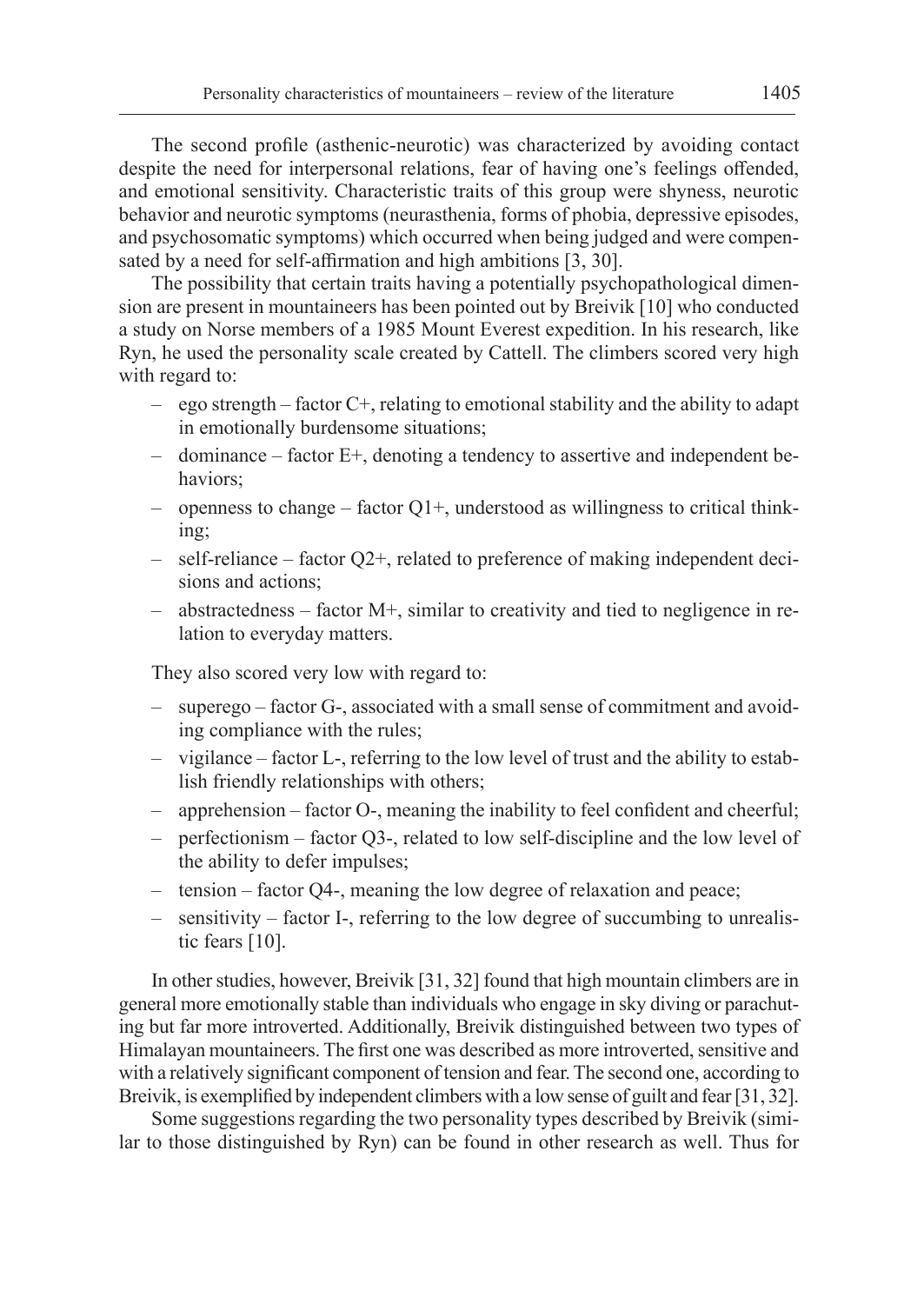instance, in Jackson's research [33] it has been found that leading mountaineers are on the one hand aloof in their behavior, socially shy and secretive, but on the other hand they think in an abstract way, tend to dominate, are impulsive, goal-oriented, endowed with imagination, open to new experience, and self-assured. A study on 22 members of a 1983 Italian K2 expedition has produced similar results. These mountaineers scored higher with regard to parameters such as remaining aloof and being goal-oriented and more relaxed [34].

Evidence for the existence of Breivik's second type can also be found in other research. Vanek and Hosek [35] conducted a study on 13 Czechoslovakian climbers. They scored high with regard to domination, were goal-oriented, practical, alert, secretive, self-reliant but also relaxed, self-assured, independent, and did not show fear. A similar personality profile of climbers was also found in another study. The study subjects showed a lower level of fear, emotional stability, a strong sense of reality, success, independence, and assertiveness [36].

#### **Problems and limitations of the previous studies**

Possible reasons for discrepancies in previous studies

Previous studies on mountain climbers seem to throw some light on the issue of personality traits characteristic for this group. On the basis of research conducted in the paradigm of sensation seeking theory and on type T personality, one can conclude that climbers have high demand for stimulation and actively seek strong sensations [7, 11–13], having lower susceptibility to punishment and higher susceptibility to rewards [1, 14]. At the same time, there are many indications that traits such as: high level of extraversion (associated with high level of stimulation and less susceptibility to relieve stress), high levels of some components of neuroticism and low level of conscientiousness are of great importance in this group [19–27].

However, the results of research conducted on groups of elite mountaineers seem to be more heterogeneous compared to studies conducted on more general groups. For example, in both Ryn [3, 30] and Breivik's [31, 32] research two climber subtypes have been distinguished, which seemed different in terms of such components as selfconfidence, emotional stability and extraversion. Once they appeared as emotionally stable extroverts, other times as introverts who were uncertain of themselves.

Similar differences can be explained in two ways. On the one hand, it can be assumed that the group of mountain climbers is strongly diverse. This diversity manifests itself in the style of climbing (e.g., alpine, winter, team vs. individual). Therefore, we may assume that different types of climbing will be associated with other personality traits. Another factor that may be behind the contradiction of the results is the level of climbing experience. Unfortunately, most of the available research does not seem to raise this thread, rarely controlling those factors.

In the context of the great diversity with regard to research results, it also seems apparent to take into account personal relationships and cultural affiliation of mountaineers participating in Himalayan expeditions. This suggestion is corroborated by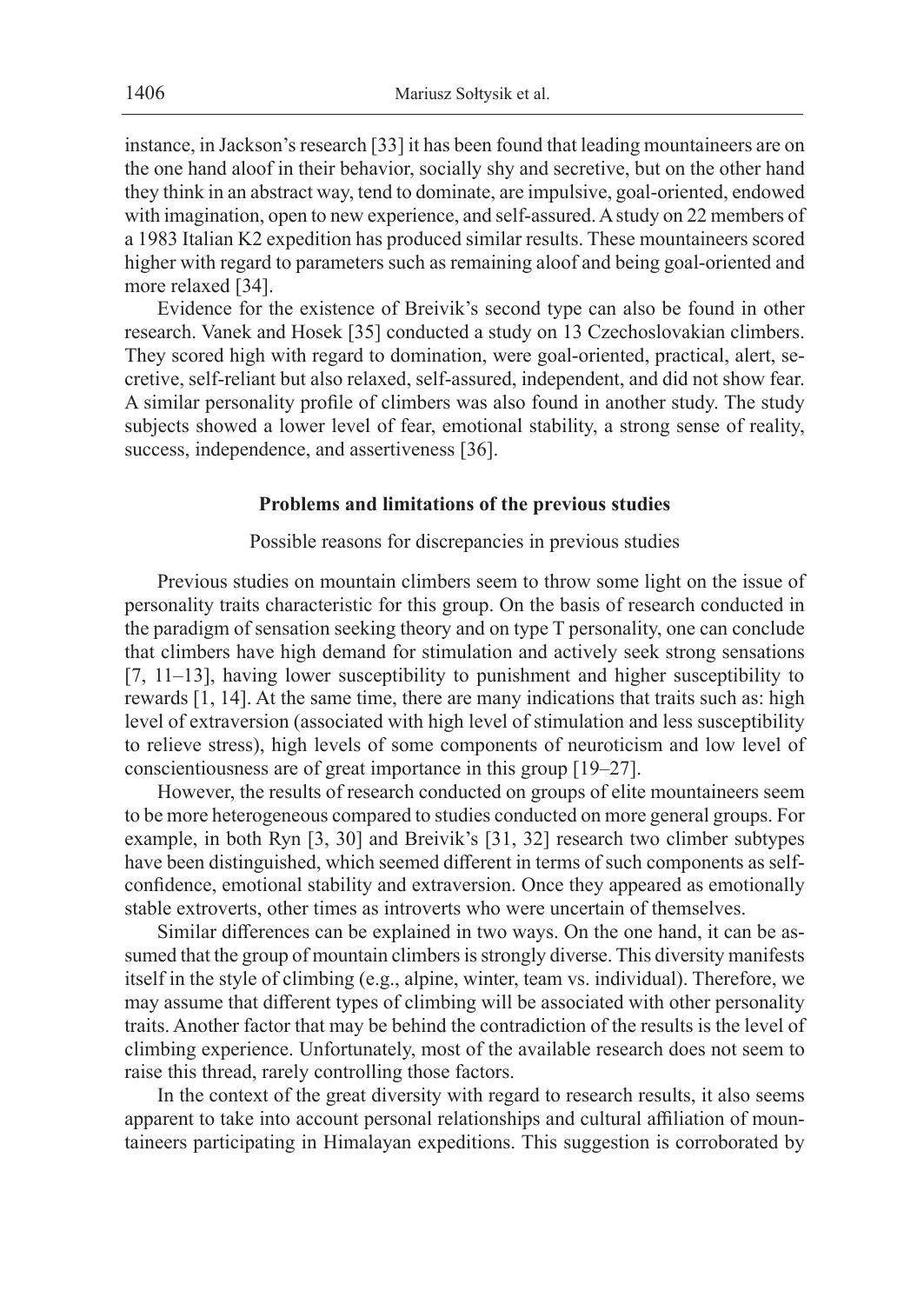Monasteri et al. [37] who have found that mountaineers exhibit very diverse personality profiles. A number of factors potentially influencing the emergence of these differences has been provided, i.e., personal environment, social pressure, changing popularity, media interest, and commercialization of high mountain climbing.

## Theoretical limitations of previously conducted research

From the perspective of sensation seeking theory, research on alpinists' personalities (as well as on individuals engaging in other high-risk sports) seems to limit the question of motivation to engaging in such activities. Some researchers point out that looking for differences with regard to sensation seeking in individuals who engage in risky sports and those who do not to some degree constitutes a tautology. Numerous assertions used in popular instruments to measure this construct directly refer to engaging in high-risk sports and taking pleasure in these activities [38–41]. To some extent, this raises questions whether the method of studying sensation seeking is appropriate. The legitimacy of this remark is corroborated by researchers who do not inquire into issues related to extreme sports [42].

Although sensation seeking can partially explain the tendency toward taking risks, it is expedient to point out that – so far – research has pointed to the fact that only a low level of variance has been explained by means of this model [43, 44]. The potential reason for this could be the fact that the construct of sensation seeking does not take into account other dimensions of motivation which may constitute the basis for seeking stimulation through high-risk sports (e.g., striving for mastery, motivation to achievement, need for competition, overcoming fear and one's own weaknesses) [38–41]. This thought is also present in qualitative and theoretical reflections on the essence of alpinism and high mountain climbing *in genere*. Referring to the role of competition in alpinism, Ryn points out that the (intrinsic) motivation to overcome own weaknesses is the primary type of motivation in this context; in contradistinction to external competition which might be considered the leading one at first glance. According to Ryn, the former motivation is rooted in alpinists' personality traits inducing them to "struggle with oneself" and to overcome personal limitations. Ryn even compares high mountain climbing to a "fight for a sense of self-worth" [2].

Motivation to engage risk and its functions as possible research direction

It is expedient to point out that risky behavior, including extreme sports, can fulfill a variety of functions. It can be resorted to in the context of affect regulation (e.g., avoiding or reducing negative emotional tension, and inducing positive affects [45, 46]. On the other hand, some researchers suggest that risky behavior can be particularly attractive to individuals with a constitutionally higher level of fear (resulting, e.g., from personality structure or individual characterology). From this perspective, risk-taking provides the opportunity to experience and control the intensity of fear by means of exposing oneself to fear-inducing situations [47–50].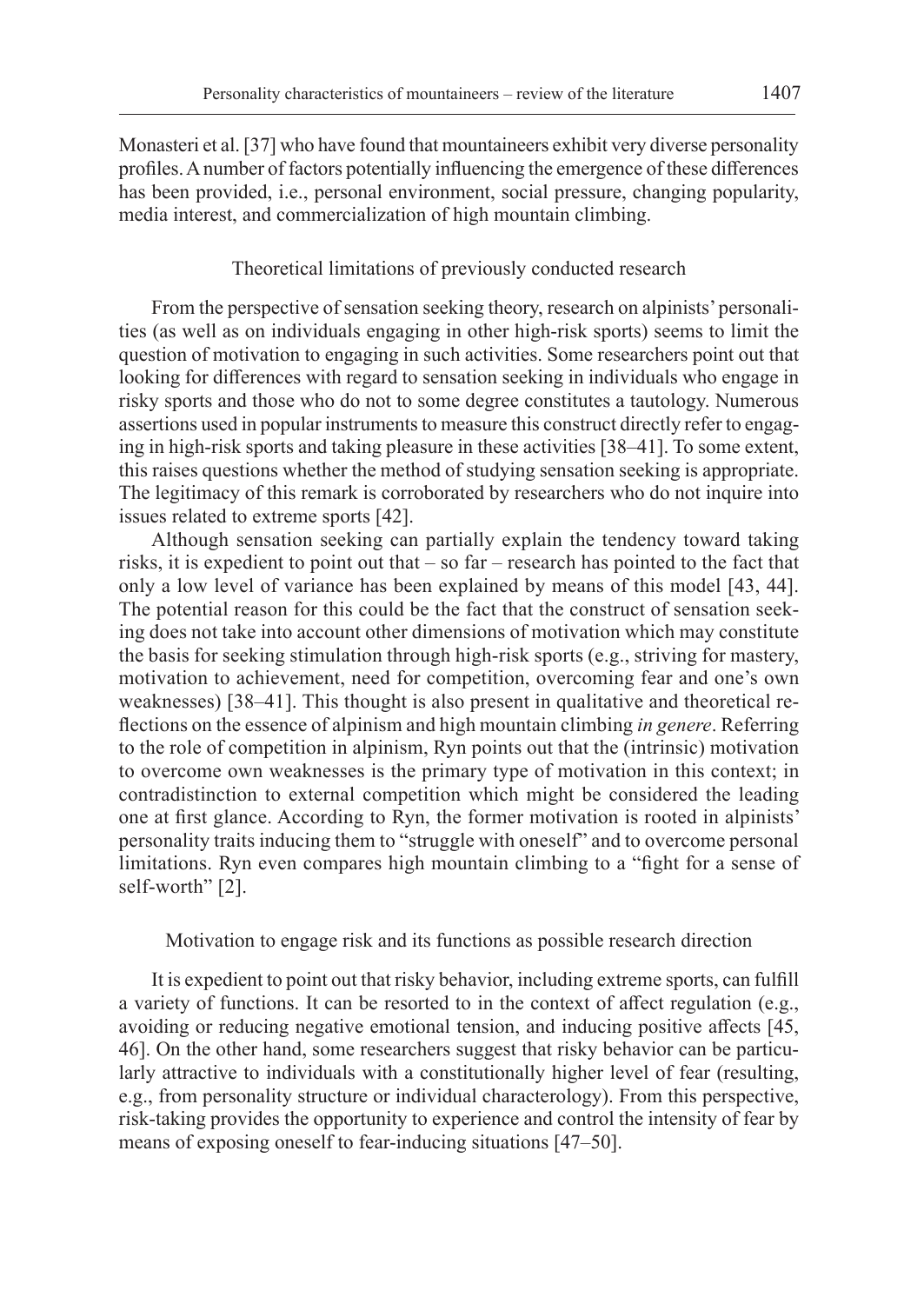Bearing this in mind, it is expedient to consider additional factors conditioning risk-related activities (including high mountain climbing) which go beyond the tendency toward sensation seeking. A potential factor are self-regulation strategies intentionally resorted to by individuals in order to mitigate the consequences of a negative affect or to avoid it. For instance, in research by Castanier's et al. [27] it has been studied whether high mountain climbing might constitute a method for reducing fear-related tension. In a study group of 105 high mountain climbers, a drop in fear levels after the climbing activity could be observed. This was related to the extent to which self-regulating strategies were resorted to with the purpose of avoiding situations causing increased tension. The more a person was prone to use such a strategy, the more the level of fear dropped after practicing this sport. These results suggest that individuals engaging in high mountain climbing in order to avoid or reduce negative affects derive important emotional benefits from this sport. It has to be pointed out that this is not linked to an automatic increase of positive affectivity, since it did not change regardless of the self-regulating strategies resorted to [27].

Ryn [49, 50] also mentions the role of self-regulating strategies in high mountain climbing and points to two possible tendencies which potentially could constitute motivations to practice this sport. The first one is a strategy aiming at arousing a positive emotional state which increases the level of psychological integration and enhances sharpness and clarity of the experience, as a result of which it is perceived as pleasure. The second strategy aims at avoiding negative emotional states induced by day-today duties and a subjective level of frustration. Ryn's conversations with alpinists have demonstrated that the latter strategy was predominantly resorted to by subjects reporting neurosis-related problems in everyday life (e.g.,. anxiety, uneasiness, fear, psychosomatic symptoms) [49, 50].

Ryn's qualitative analysis [2] as well as quantitative research by Castanier et al. [27] have shown that self-regulating strategies constitute an important factor determining whether individuals engage in high mountain climbing and in extreme sports in general. In addition to this, it can be observed in both studies that strategies aiming at avoiding negative affects or inducing positive affects are employed as orthogonal methods of regulating emotional reactions and are not always related to each other. This leads to the assumption that individuals with a different configuration of personality traits could exhibit tendencies toward different self-regulating strategies. Taking into account the similarities between an evasive approach to tension regulation and acting out mechanisms as well as Ryn's observations [2] regarding the relationship between this form of self-regulation and psychopathological symptoms, a potentially interesting direction for further analysis could be an inquiry into psychopathological mechanisms in alpinists.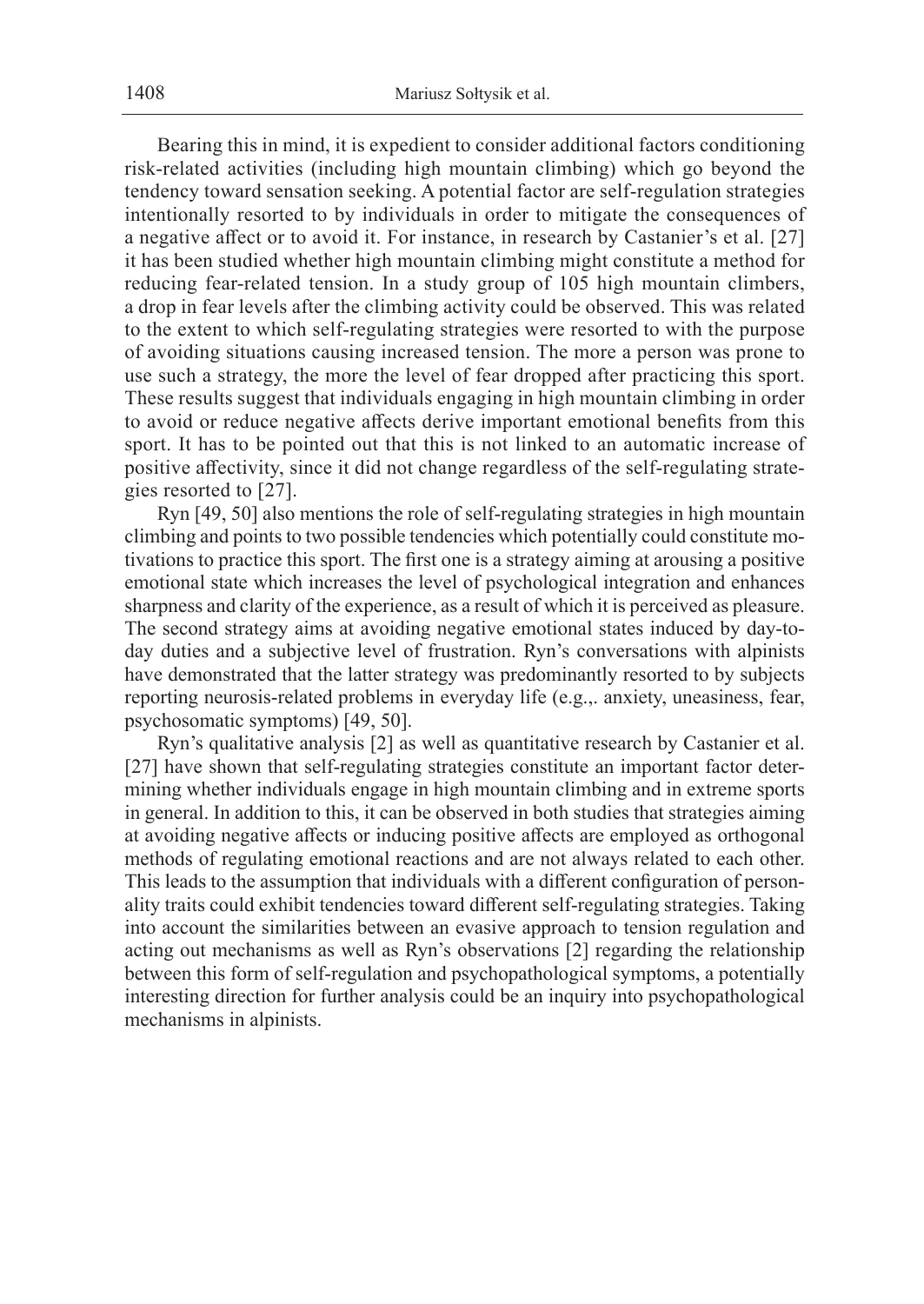#### **References**

- 1. Gray D. *Personality and climbing*. The Alpine Journal 1968; November: 167–172.
- 2. Ryn Z. *Istota rywalizacji w alpinizmie*. Taternik 1969; 205(4): 145–146.
- 3. Ryn Z. *Motywacja wspinaczki wysokogórskiej a osobowość alpinistów*. Psychiatr. Pol. 1969; 3(4): 457–462.
- 4. Zuckerman M. *Behavioral expressions and biosocial biases of sensation seeking*. New York: Cambridge Press; 1994.
- 5. Zuckerman M. *Sensation seeking and risky behavior*. Washington: American Psychological Association; 2006.
- 6. Cronin C. *Sensation seeking among mountain climbers*. Pers. Indiv. Differ. 1991; 12(6): 653–654.
- 7. Freixanet MG. *Personality profile of subject engaged in high physical risk sports*. Pers. Indiv. Differ. 1991; 12(10): 1087–1093.
- 8. Jack SJ, Ronan KR. *Sensation seeking among high and low-risk sports participants*. Pers. Indiv. Differ. 1998; 25(6): 1063–1083.
- 9. Guszkowska M, Bołdak A. *Sensation seeking in males involved in recreational high risk sports*. Biol. Sport. 2010; 27: 157–162.
- 10. Breivik G. *Personality, sensation seeking and risk taking among Everest climbers*. Int. J. Sport Psychol. 1997; 27(3): 308–320.
- 11. Fowler CJ, von Knorring L, Oreland L. *Platelet monoamine oxidase activity in sensation seekers*. Psychiatry Res. 1980; 3(3): 272–279.
- 12. Robinson DW. *Stress seeking: Selected behavioral characteristics of elite rock climbers*. J. Sport Psychol. 1985; 7(4): 400–404.
- 13. Levenson MR. *Risk taking and personality*. J. Pers. Soc. Psychol. 1990; 58(6): 1073–1080.
- 14. Kerr JH, Svebak S. *Motivational aspects of preference for and participation in risk and safe sports*. Pers. Indiv. Differ. 1989; 10(7): 797–800.
- 15. Pervin LA. *Psychologia osobowości*. Gdańsk: Gdańskie Wydawnictwo Psychologiczne; 2002.
- 16. Lester JT. *A psychologist on Mt. Everest*. In: Meier JF, editor. *High adventure outdoor pursuits*. Salt Lake City, UT: Brighton; 1980. P. 91–106.
- 17. Lester JT. *Wrestling with the self on Mount Everest*. J. Humanist. Psychol. 1983; 23(2): 31–41.
- 18. Rossi G. *Clinical investigation of psychological characteristics alpinists*. G. Med. Milit. 1967; 117(3): 272–280.
- 19. Bermúdez J. *Personality and health-protective behavior*. Eur. J. Pers. 1999; 13(2): 83–103.
- 20. Vollrath M, Knoch D, Cassano L. *Personality, risky health behavior, and perceived susceptibility to health risks*. Eur. J. Pers. 1999; 13(1): 39–50.
- 21. Vollrath M, Torgersen S. *Who takes health risks? A probe into eight personality types*. Pers. Indiv. Differ. 2002; 32(7): 1185–1198.
- 22. Clarke S, Robertson IT. *A meta-analytic review of the Big Five personality factors and accident involvement in occupational and non-occupational settings*. J. Occup. Organ. Psychol. 2005; 78(3): 355–376.
- 23. Iverson RD, Erwin PJ. *Predicting occupational injury: The role of affectivity*. J. Occup. Organ. Psychol. 1997; 70(2): 113–128.
- 24. Judge TA. *Does affective disposition moderate the relationship between job satisfaction and voluntary turnover?* J. Appl. Psychol. 1993; 78(3): 395–401.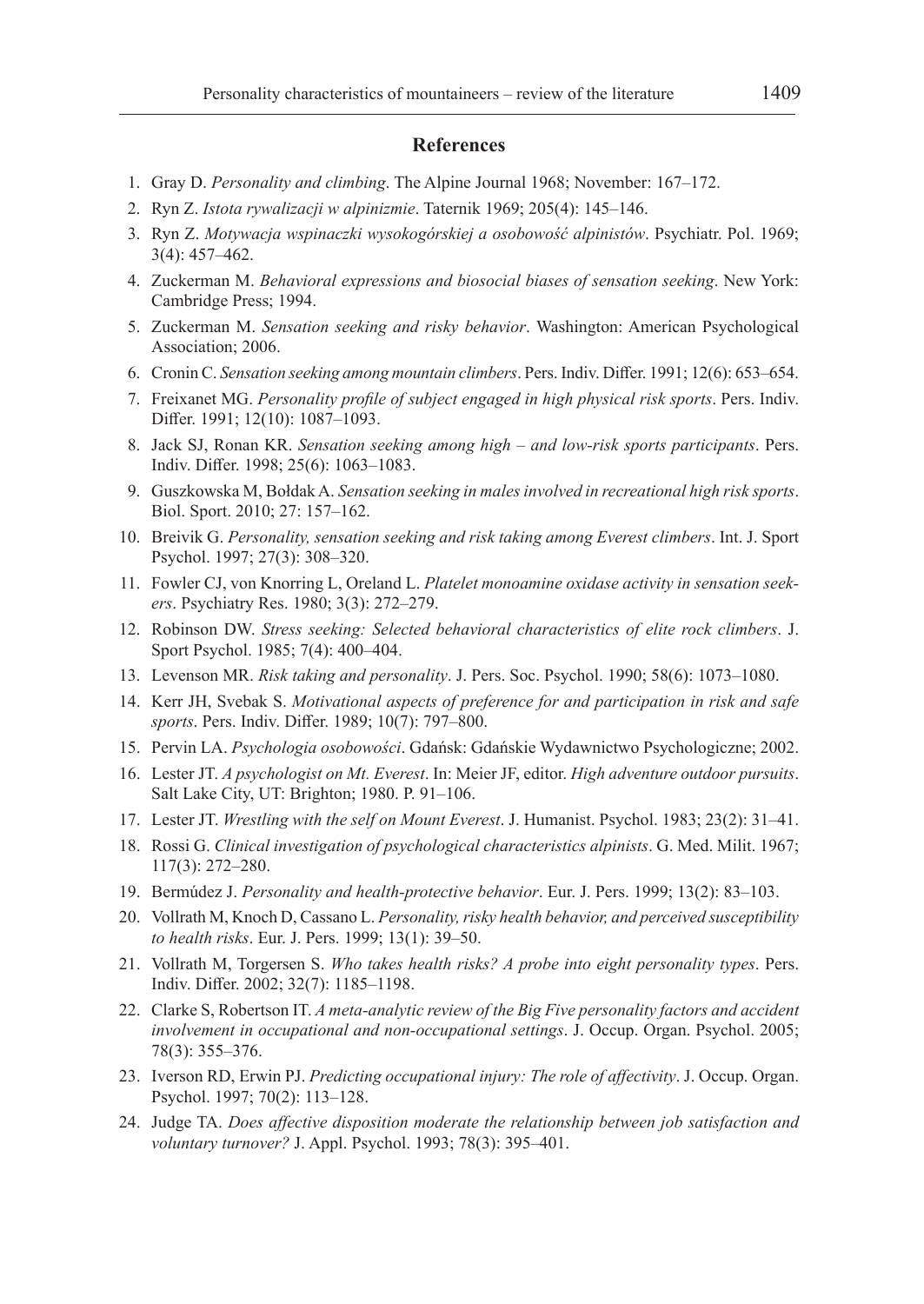- 25. Castanier C, Le Scanff C, Woodman T. *Who takes risks in high-risk sports? A typological personality approach*. Res. Q. Exerc. Sport. 2010; 81(4): 478–484.
- 26. Sleasman MR. *Comprehensive personality assessment of individuals in the high-risk sport of mountaineering*. Dissertation Abstracts International: Section B: The Sciences and Engineering. 2004; 65(3-B): 1590.
- 27. Castanier C, Le Scanff C, Woodman T. *Mountaineering as affect regulation: The moderating role of self-regulation strategies*. Anxiety Stress Coping 2011; 24(1): 75–89.
- 28. Self DR, Henry ED, Findley CS, Reilly E. *Thrill seeking: The type T personality and extreme sports*. International Journal of Sport Management and Marketing 2007; 2(1–2): 175–190.
- 29. Kogan N, Wallach M. *Risk taking: A study in cognition and personality*. Nowy Jork: Holt, Rinehart & Winston; 1964.
- 30. Ryn Z. *Remarks on the personality of Polish climbers*. The Alpine Journal 1974; 79: 87–90.
- 31. Breivik G, Johnsen JH, Augestad T. *Sensation seeking in high, medium and low risk sports*. Oslo: Norwegian University of Sports and Physical Education; 1994.
- 32. Breivik G. *Personality, sensation seeking and risk taking among top level climbers, parachute jumpers and white water kayakers*. Oslo: Norwegian University of Sports and Physical Education; 1994.
- 33. Jackson J. *Personality and rock-climbing*. Research Papers in Physical Education. 1967; 5: 26–40.
- 34. Magni G, Rupolo G, Simini G, De Leo D, Rampazzo M. *Aspects of the psychology and personality of high altitude mountain climbers*. Int. J. Sport Psychol. 1985; 11: 12–19.
- 35. Vanek M, Hosek V. *Zur Persönlichkeit des Sportlers. (On the Personality of a Sportsperson)*. Schorndorf: Verlag Karl Hofmann; 1977.
- 36. Ogilvie BC. *The sweet psychic jolt of danger*. Psychology Today 1974; 8(5): 88–94.
- 37. Monasterio E, Almari YA, Mei-Dan O. *Personality characteristics in a population of mountain climbers*. Wilderness Environ. Med. 2014; 25(2): 214–219.
- 38. Llewellyn DJ, Sanchez X. *Individual differences and risk taking in rock climbing*. Psychol. Sport Exerc. 2008; 9(4): 413–426.
- 39. Cazenave N, Le Scanff C, Woodman T. *Psychological profiles and emotional regulation characteristics of women engaged in risk-taking sports*. Anxiety Stress Coping 2007; 20(4): 421–435.
- 40. Ewert AW. *Playing the edge: Motivation and risk taking in a high-altitude wilderness environment*. Environ. Behav. 1994; 26(1): 3–24.
- 41. Shapiro R, Siegel AW, Scovill LC, Hays J. *Risk-taking patterns of female adolescents: What they do and why*. J. Adolesc. 1998; 21(2): 143–159.
- 42. Jackson JSH, Maraun M. *The conceptual validity of empirical scale construction: The case of the Sensation Seeking Scale*. Pers. Indiv. Differ. 1996; 21(1): 103–110.
- 43. Himelstein P, Thorne SB. *Relationship between Sensation Seeking Scale and a biographical inventory designed to predict risk-taking behavior*. Pers. Indiv. Differ. 1985; 6(1): 121–122.
- 44. Horvath P, Zuckerman M. *Sensation seeking, risk appraisal, and risky behavior*. Pers. Indiv. Differ. 1993; 14(1): 41–52.
- 45. Cooper ML, Agocha VB, Sheldon MS. *A motivational perspective on risky behaviors: The role of personality and affect regulatory processes*. J. Pers. 2000; 68(6): 1059–1088.
- 46. Cooper ML, Shapiro CM, Powers AM. *Motivations for sex and risky sexual behavior among adolescents and young adults: A functional perspective*. J. Pers. Soc. Psychol. 1998; 75(6): 1528–1558.